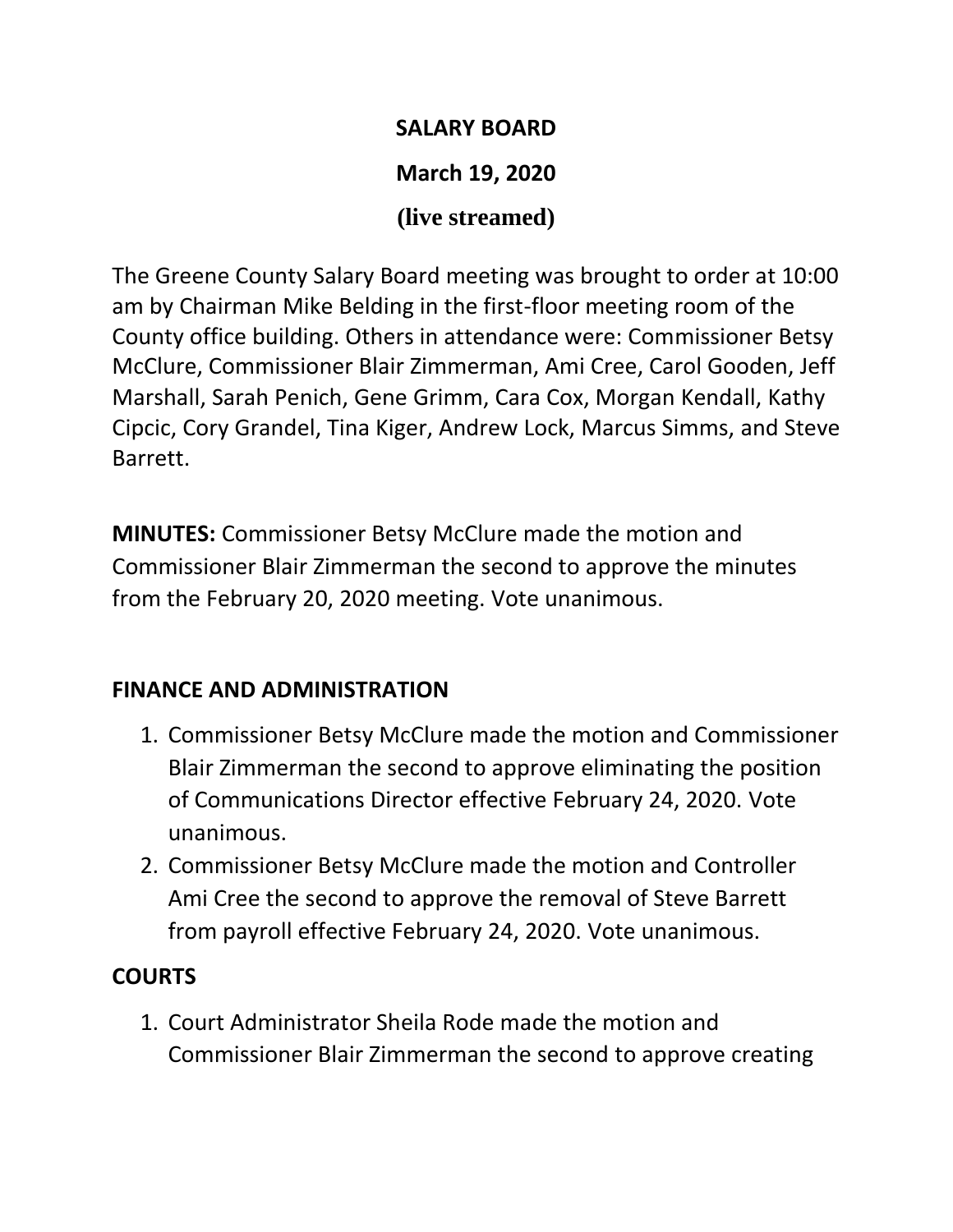the position of Senior Court Reporter, (MG PG 11 nonexempt) effective March 2, 2020. Vote unanimous.

- 2. Court Administrator Sheila Rode made the motion and Commissioner Betsy McClure the second to approve the promotion of Jenna Freund to regular full time Senior Court Reporter, at \$50,000 per year plus transcript fees (MG PG 11) effective March 2, 2020. Vote unanimous.
- 3. Court Administrator Sheila Rode made the motion and Commissioner Betsy McClure the second to approve the hiring of Nicole VanDevender as regular full time Tip Staff, at \$10.00 per hour effective February 24, 2020. Vote unanimous.
- 4. Court Administrator Sheila Rode made the motion and Commissioner Betsy McClure the second to approve the resignation of Daniel Dolney, regular full time Court Reporter effective March 9, 2020. Vote unanimous.

## **CYS**

- 1. Commissioner Betsy McClure made the motion and Commissioner Blair Zimmerman the second to approve the hiring of Rebecca Morris as regular full time Secretary I, at @12.77 per hour (SEIU PG 5) effective March 11, 2020. Vote unanimous.
- 2. Commissioner Betsy McClure made the motion and Controller Ami Cree the second to accept the resignation of Moriah Guthrie, regular full time County Caseworker I, effective March 3, 2020. Vote unanimous.
- 3. Commissioner Betsy McClure made the motion and Commissioner Blair Zimmerman the second to approve administering the retirement of Rosanna Burris, CYS Caseworker III effective March 3, 2020. Pay all applicable leave balances including sick time at \$50 per day and \$5,000 severance. Vote unanimous.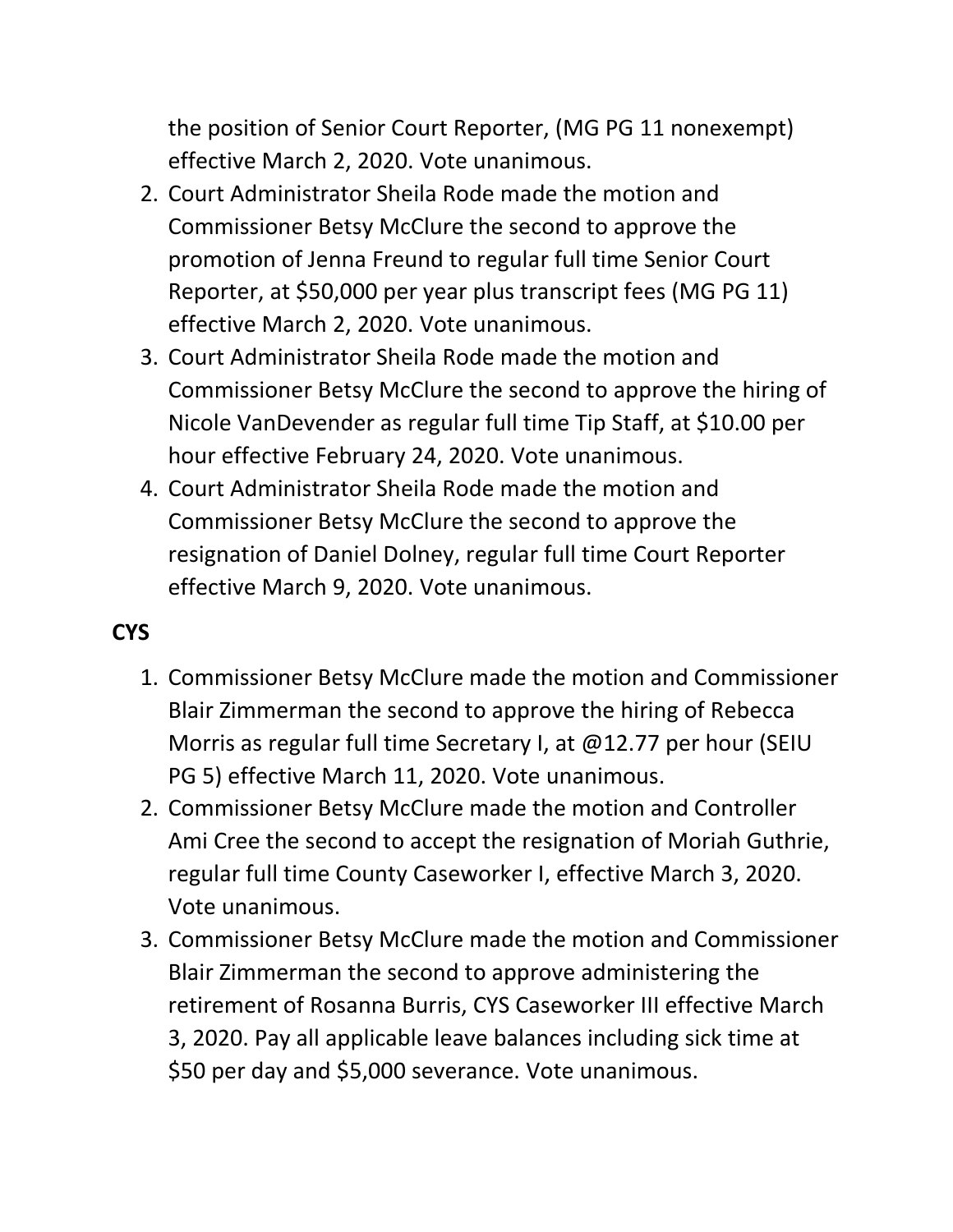4. Controller Ami Cree made the motion and Commissioner Betsy McClure the second to accept the resignation of Michael Bodis, regular full time Caseworker I, effective February 27, 2020. Vote unanimous.

## **DISTRICT ATTORNEY**

- 1. District Attorney 1<sup>st</sup> Assistant Andrew Lock made the motion and Commissioner Betsy McClure the second to approve the termination of David Lloyd, County Detective, effective February 20, 2020. Vote unanimous.
- 2. District Attorney 1<sup>st</sup> Assistant Andrew Lock made the motion and Commissioner Betsy McClure the second to approve the end of temporary pay increase for Tina Stewart, Legal Secretary III, effective February 20, 2020. Pay rate reduction to \$20.38 per hour due to end of additional Victim Witness Duties. Vote unanimous.
- 3. District Attorney 1<sup>st</sup> Assistant Andrew Lock made the motion and Commissioner Betsy McClure the second to approve the end of temporary pay increase for Maureen Myers, Office Manager, effective February 24, 2020. Pay rate reduction to \$24.95 per hour due to end of additional Victim Witness duties. Vote unanimous.
- 4. District Attorney 1<sup>st</sup> Assistant Andrew Lock made the motion and Commissioner Betsy McClure the second to approve the hiring of Nicole LaPresta as regular full time Assistant District Attorney, at \$50,000 per year (MG PG 11 exempt) effective March 3, 2020. Vote unanimous.
- 5. District Attorney 1<sup>st</sup> Assistant Andrew Lock made the motion and Commissioner Betsy McClure the second to approve the hiring of Edward DeBolt as regular full time County Detective II, at \$33,768.63 per year effective March 4, 2020. Vote unanimous.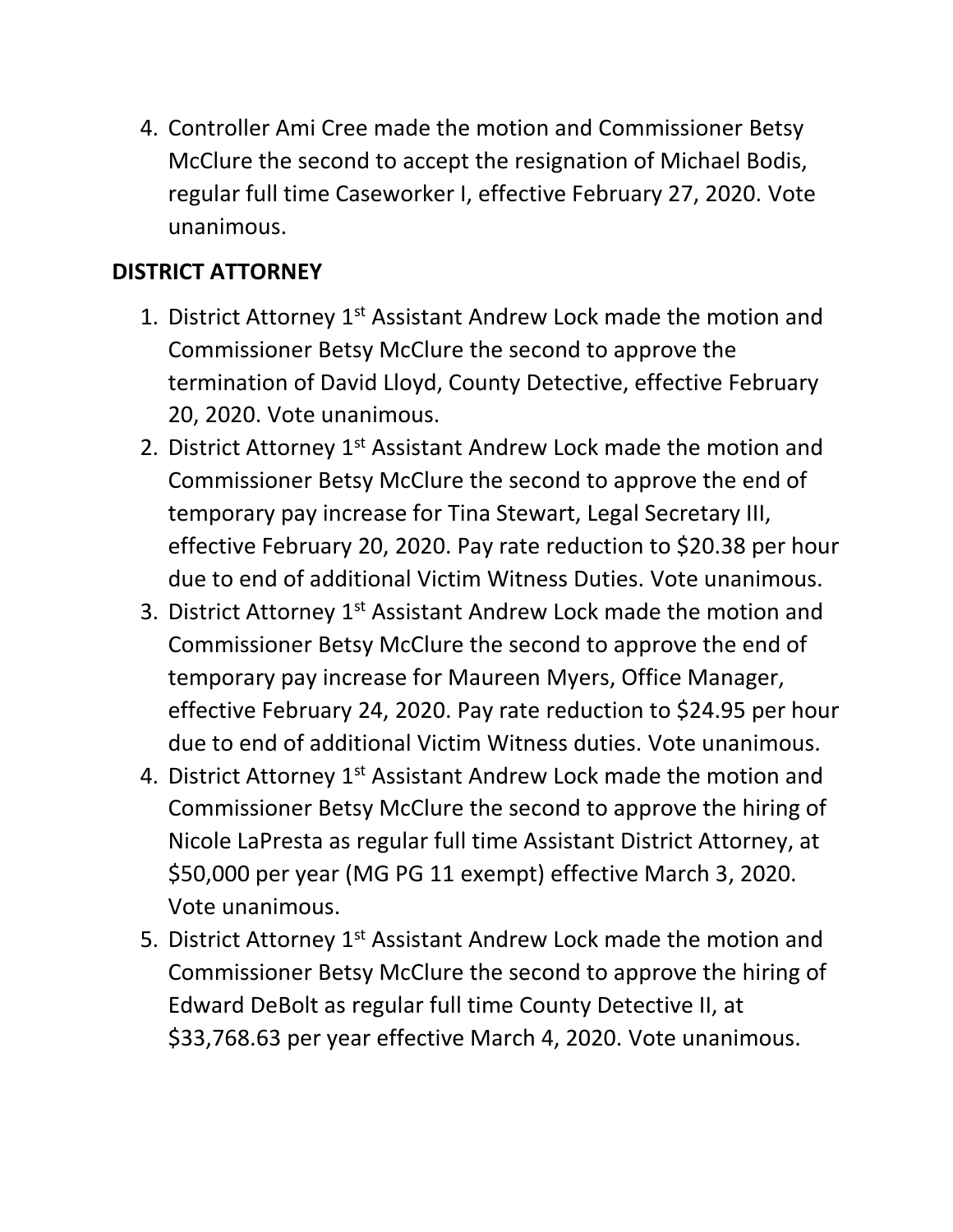## **ECONOMIC DEVELOPMENT**

- 1. Commissioner Betsy McClure made the motion and Commissioner Blair Zimmerman the second to approve the change in job title from Economic Development Director to Executive Director of County Development. Administer the reclassification of this position to MG PG 16. Vote unanimous.
- 2. Commissioner Betsy McClure made the motion and Controller Ami Cree to approve the hiring of Richard Cleveland as regular full time Executive Director of County Development at \$85,000 per year (MG PG 16 exempt) effective March 23, 2020. Vote unanimous.

## **HUMAN SERVICES**

1. Controller Ami Cree made the motion and Commissioner Betsy McClure to approve the hiring of Briana Roman as regular full time SAFE Specialist at \$33,769.74 per year, (MG PG 6) effective March 2, 2020. Vote unanimous.

## **HUMAN RESOURCES**

1. Controller Ami Cree made the motion and Commissioner Betsy McClure to approve the promotion of Morgan Kendall to regular full time HR Specialist, at \$31, 129.84 per year (MG PG 5) effective February 27, 2020. Vote unanimous.

### **JAIL**

- 1. Commissioner Betsy McClure made the motion and Commissioner Blair Zimmerman the second to approve the promotion of Shad Hixenbaugh to regular full time Corrections Officer, at \$15.77 per hour (SEIU Prison) effective February 16, 2020. Vote unanimous.
- 2. Commissioner Betsy McClure made the motion and Controller Ami Cree the second to approve the promotion of William Strope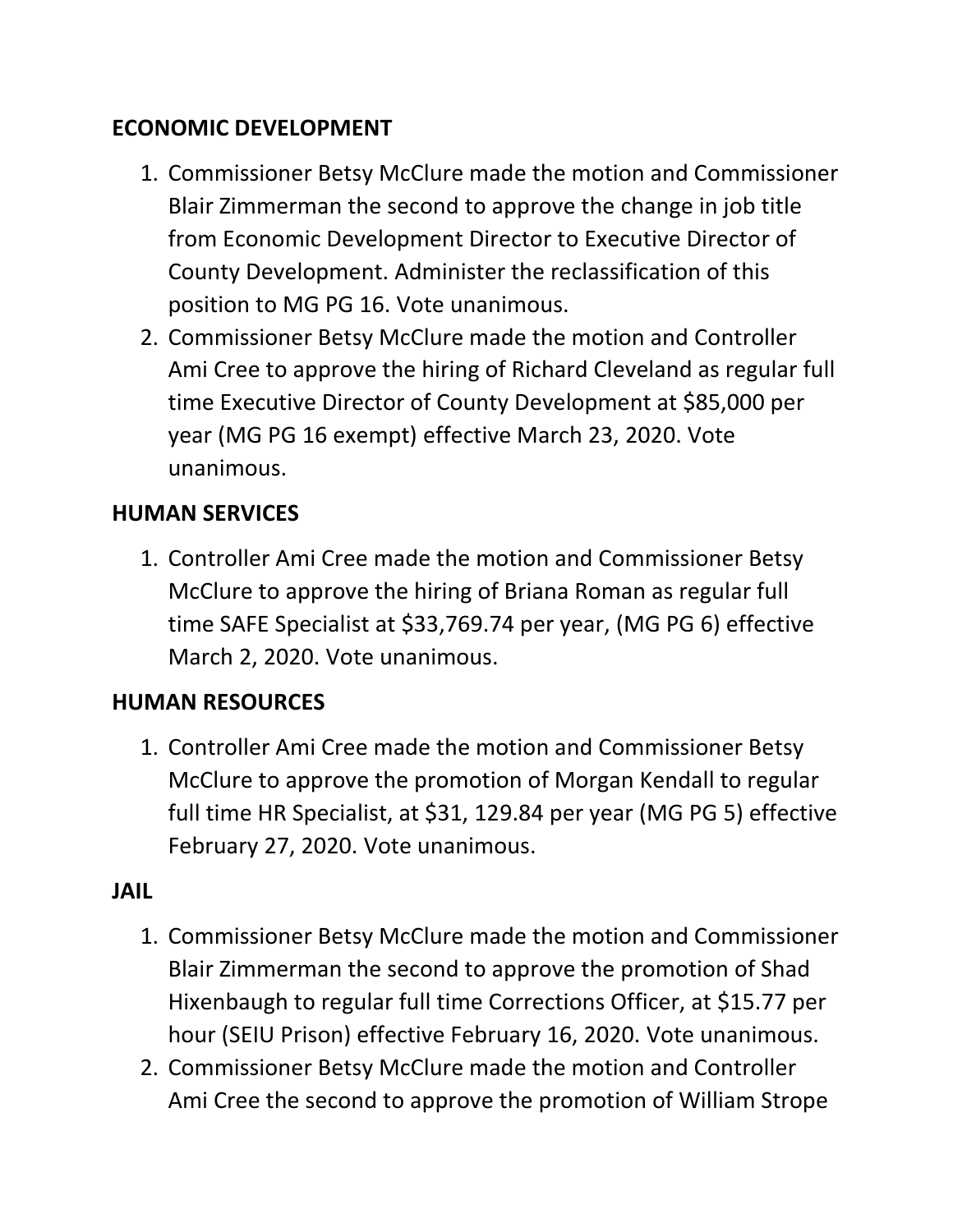to regular full time Lieutenant, at \$48,550.32 per year (MG PG 8) effective February 22, 2020. Vote unanimous.

- 3. Controller Ami Cree made the motion and Commissioner Betsy McClure the second to approve the resignation of Carl Wright, regular full time Corrections Officer, effective February 24, 2020. Vote unanimous.
- 4. Commissioner Betsy McClure made the motion and Commissioner Blair Zimmerman made the motion to approve the hiring of Samantha Tissue as casual Corrections Officer, at \$12.77 per hour effective February 24, 2020. Vote unanimous.
- 5. Controller Ami Cree made the motion and Commissioner Betsy McClure the second to approve the promotion of James Roberts to regular full time Corrections Officer, at \$15.77 per hour (SEIU Prison) effective February 23, 2020. Vote unanimous.
- 6. Commissioner Betsy McClure made the motion and Commissioner Blair Zimmerman the second to approve the hiring of Samantha Sokol as casual Corrections Officer, at \$12.77 per hour effective March 9, 2020. Vote unanimous.
- 7. Controller Ami Cree made the motion and Commissioner Betsy McClure the second to approve the hiring of Tanner Six and Cory Supan as casual Corrections Officers, at \$12.77 per hour effective March 9, 2020. Vote unanimous.
- 8. Commissioner Betsy McClure made the motion and Commissioner Blair Zimmerman the second to approve the hiring of Kaitlyn Wilson as casual Food Service Worker at \$12.77 per hour effective March 9, 2020. Vote unanimous.
- 9. Controller Ami Cree made the motion and Commissioner Betsy McClure the second to approve the resignation of Donald White, regular full time Corrections Officer, effective March 10, 2020. Vote unanimous.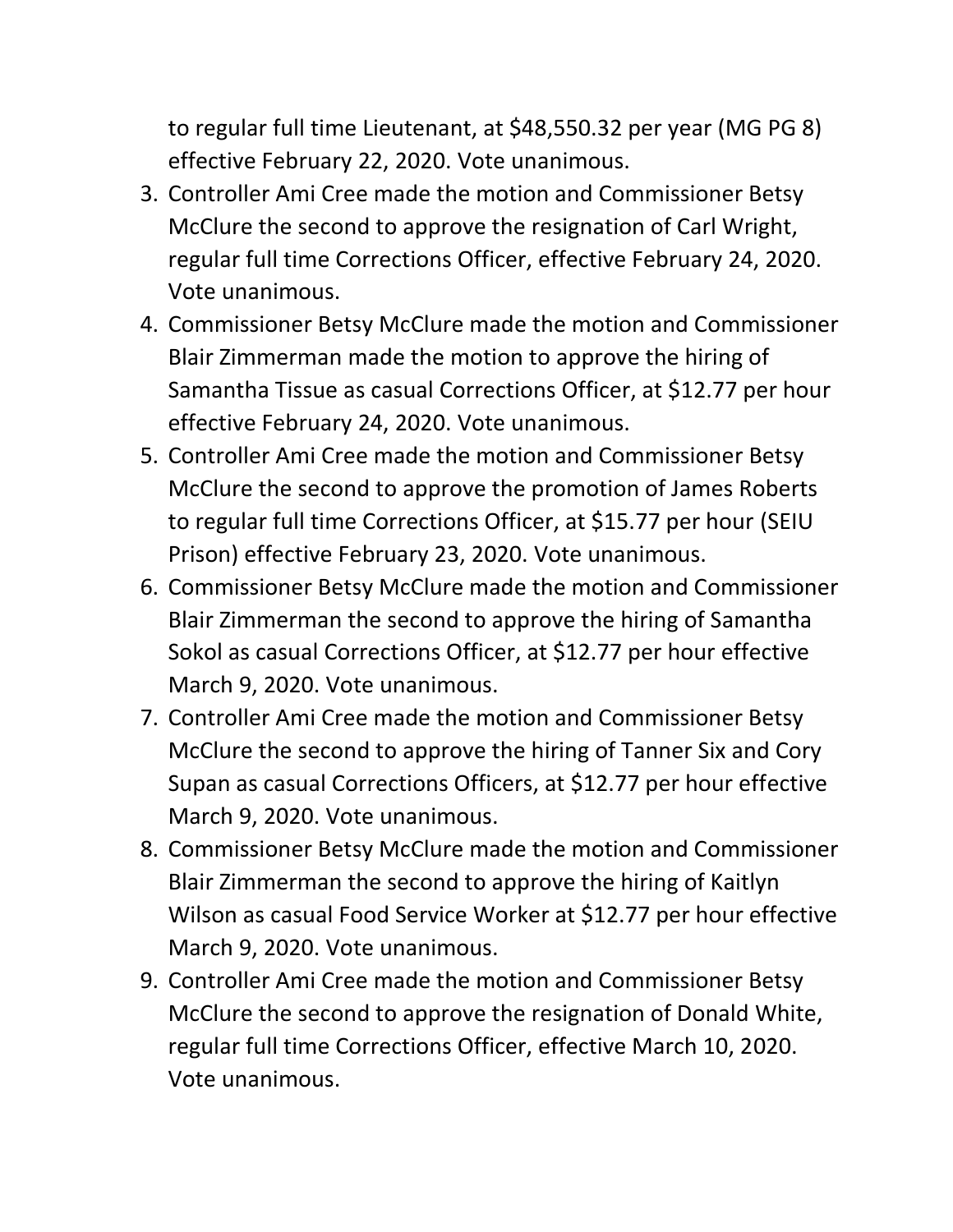#### **MAINTENANCE**

1. Commissioner Betsy McClure made the motion and Commissioner Blair Zimmerman the second to approve the hiring of Travis Elliot as regular full time Maintenance Worker I, at \$13.08 per hour (SEIU PG 6) effective March 9, 2020. Vote unanimous.

#### **PARKS AND RECREATION**

- 1. Controller Ami Cree made the motion and Commissioner Betsy McClure the second to approve the change in job title from Parks and Rec Manager to Assistant Director. Administer the reclassification of this position to MG PG 9. Vote unanimous.
- 2. Commissioner Betsy McClure made the motion and Commissioner Blair Zimmerman the second to approve the hiring of Timothy Mahle as regular full time Assistant Director, at \$44,405.20 per year (MG PG 9 exempt) effective March 16, 2020. Vote unanimous.

#### **PROTHONOTARY**

- 1. Controller Ami Cree made the motion and Commissioner Betsy McClure the second to approve the resignation of Valerie Patterson, First Deputy effective February 21, 2020. Vote unanimous.
- 2. Commissioner Betsy McClure made the motion and Commissioner Blair Zimmerman the second to approve the reclassification of First Deputy, to MG PG 6 effective February 24, 2020. Vote unanimous.
- 3. Controller Ami Cree made the motion and Commissioner Betsy McClure the second to approve the promotion of Paul Ondash to First Deputy, at \$36,298.53 per year (MG PG 6 exempt) effective February 24, 2020. Vote unanimous.